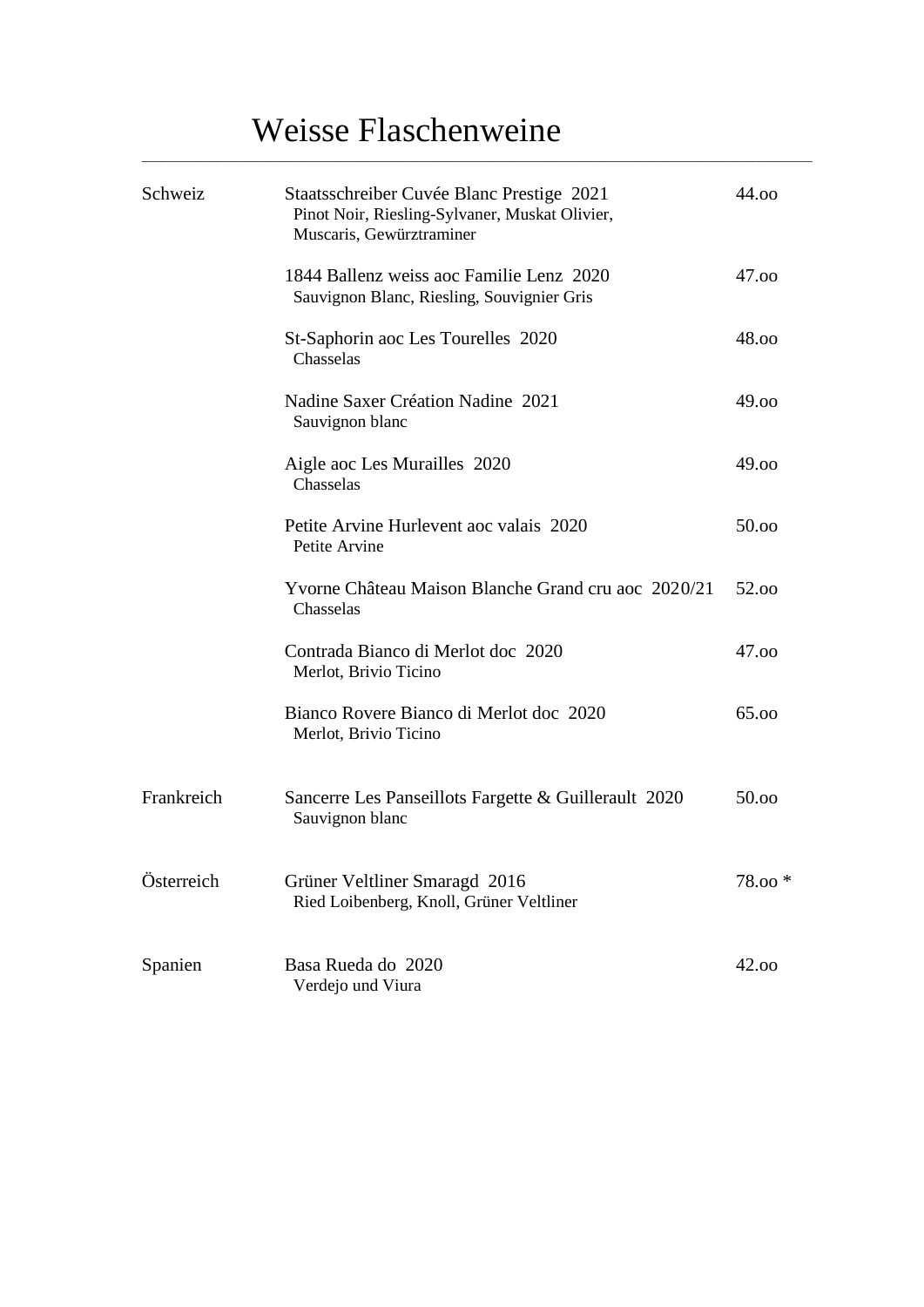# Rose Flaschenweine

| Schweiz    | Oeil de Perdrix Valentin Neuchâtel aoc 2019/20<br>Pinot noir | 46.00 |
|------------|--------------------------------------------------------------|-------|
| Frankreich | Château de Nages Rosé Bio 2019/20<br>Grenache, Mourvèdre     | 43.00 |
| Italien    | Paestum Rosato Vetere igp 2020<br>Aglianico                  | 47.00 |

**\_\_\_\_\_\_\_\_\_\_\_\_\_\_\_\_\_\_\_\_\_\_\_\_\_\_\_\_\_\_\_\_\_\_\_\_\_\_\_\_\_\_\_\_\_\_\_\_\_\_\_\_\_\_\_\_\_\_\_\_\_\_\_\_\_\_\_\_\_\_\_\_\_\_\_\_\_\_\_\_\_\_\_\_\_\_\_\_\_\_\_\_\_\_\_\_\_\_\_\_\_\_\_\_\_\_\_\_\_**

\_\_\_\_\_\_\_\_\_\_\_\_\_\_\_\_\_\_\_\_\_\_\_\_\_\_\_\_\_\_\_\_\_\_\_\_\_\_\_\_\_\_\_\_\_\_\_\_\_\_\_\_\_\_\_\_\_\_\_\_\_\_\_\_\_\_\_\_\_\_\_\_\_\_\_\_\_\_\_\_\_\_\_\_\_\_\_\_\_\_\_\_\_\_\_\_\_\_\_\_\_\_\_\_\_\_\_\_

## Schaumweine

| Sergio Mionetto Vino Spumante            | $7,5$ dl | 44.00 |
|------------------------------------------|----------|-------|
| Ca'del Bosco Franciacorta Cuvèe Prestige | 7.5 dl   | 66.00 |
| Pol Roger Champagne Brut Réserve         | 7,5 dl   | 78.00 |
| Moscato d'Asti doeg Cà d'Gal             | $7,5$ dl | 39.00 |

# Rote Flaschenweine

### **SCHWEIZ**

| Wallis | Syrah du Valais aoc Cave St. Pierre Chamoson 2018<br>Syrah                     | 52.00    |
|--------|--------------------------------------------------------------------------------|----------|
|        | Humagne Rouge aoc Charles Bonvin SA 2020<br>Humagne                            | 52.00    |
|        | Vinum Lignum Diolinoire aoc 2018<br>Diolinoire, Albert Mathier & Fils Salgesch | $70.00*$ |

\_\_\_\_\_\_\_\_\_\_\_\_\_\_\_\_\_\_\_\_\_\_\_\_\_\_\_\_\_\_\_\_\_\_\_\_\_\_\_\_\_\_\_\_\_\_\_\_\_\_\_\_\_\_\_\_\_\_\_\_\_\_\_\_\_\_\_\_\_\_\_\_\_\_\_\_\_\_\_\_\_\_\_\_\_\_\_\_\_\_\_\_\_\_\_\_\_\_\_\_\_\_\_\_\_\_\_\_\_\_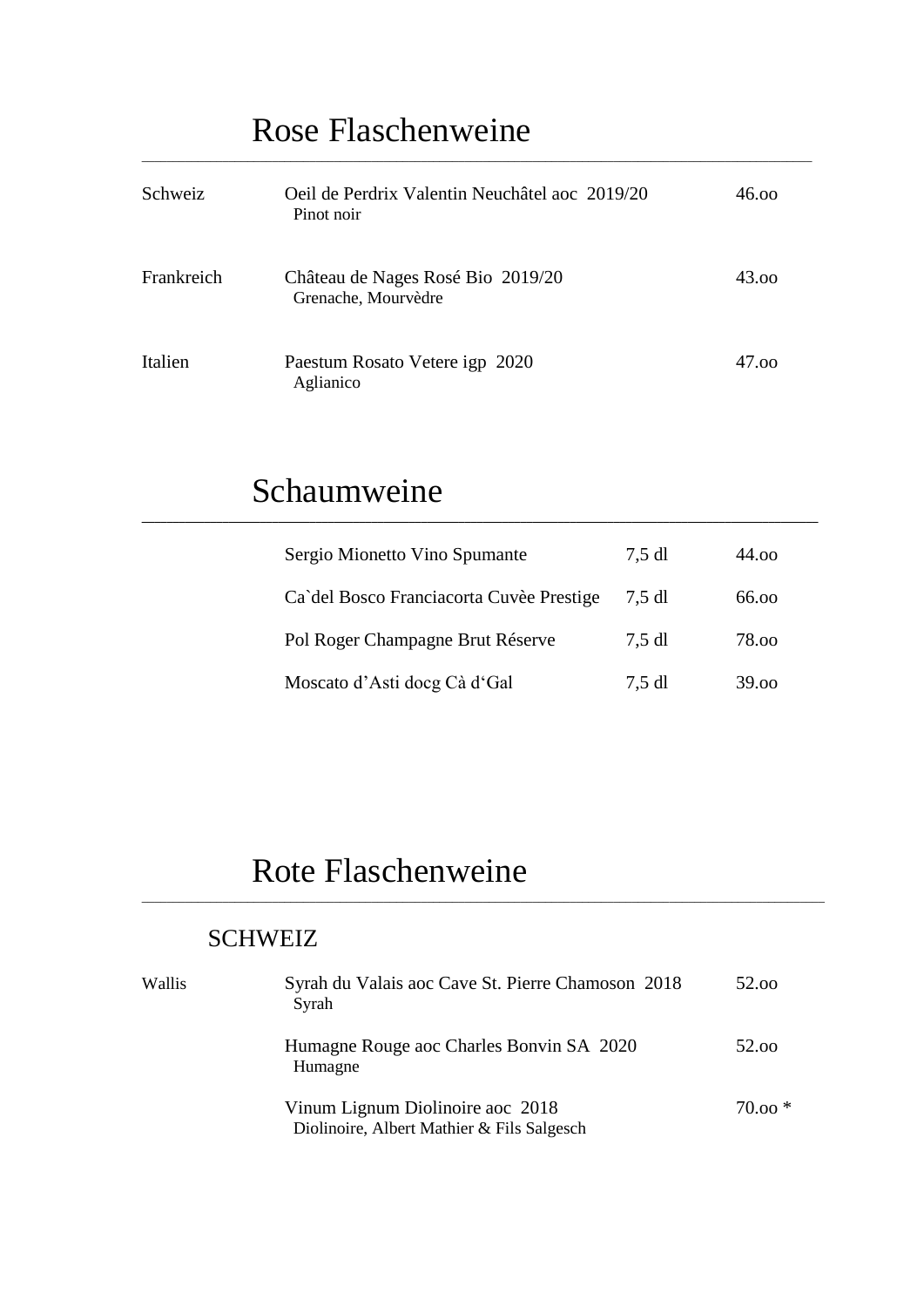| Ostschweiz | Compleo Cuvée Noire Staatskellerei Zürich 2020<br>Pinot Noir, Gamaret, Cornalin                       | 45.00    |
|------------|-------------------------------------------------------------------------------------------------------|----------|
|            | Nobler Blauer Nadine Saxer Neftenbach 2020<br><b>Pinot Noir</b>                                       | 49.00    |
|            | Cuvée 1844 Noir aoc Familie Lenz 2020<br><b>Pinot Noir</b>                                            | 56.00    |
|            | Cuvée 1844 Cabernet Franc aoc Familie Lenz 2019/20<br><b>Cabernet Franc</b>                           | 57.00    |
|            | Hallauer Malbec aoc 2019<br>Malbec                                                                    | 48.00    |
|            | Octavia cuvée aoc 2019<br>Blauburgunder, Cabernet Dorsa, Dornfelder<br>Regent im Barrique ausgebaut   | 56.00    |
| Tessin     | Sottoroccio doc Tenuta San Giorgio 2018<br>Merlot, Cabernet franc, Cabernet Sauvignon                 | 52.00    |
|            | Riflessi d'Epoca doc Guido Brivio 2014/18<br>Merlot                                                   | $72.00*$ |
|            | Sassi Grossi doc Gialdi Mendrisio 2016/17<br>Merlot                                                   | $82.00*$ |
|            | "Quattromani" Guido Brivio, Angelo Delea 2015/17/19<br>Feliciano Gialdi & Claudio Tamborini<br>Merlot | $92.00*$ |

### ITALIEN

| Toscana | Villa Antinori Toscana 2018<br>Sangiovese, Cabernet Sauvignon, Merlot, Syrah                            | 46.00 |
|---------|---------------------------------------------------------------------------------------------------------|-------|
|         | Tilaria Villa Pinciana igt 2016<br>Cabernet Sauvignon, Syrah, Sangiovese,<br>Pugnitello, Cabernet Franc | 46.00 |
|         | Il Bruciato igt 2020<br>Cabernet Sauvignon, Merlot, Syrah und ergänzende Sorten                         | 50.00 |
|         | Le Volte igt $2019/20$<br>Merlot, Sangiovese, Cabernet Sauvignon                                        | 50.00 |
|         | Insoglio del Cinghiale igt 2019/20<br>Cabernet franc, Merlot, Syrah                                     | 50.00 |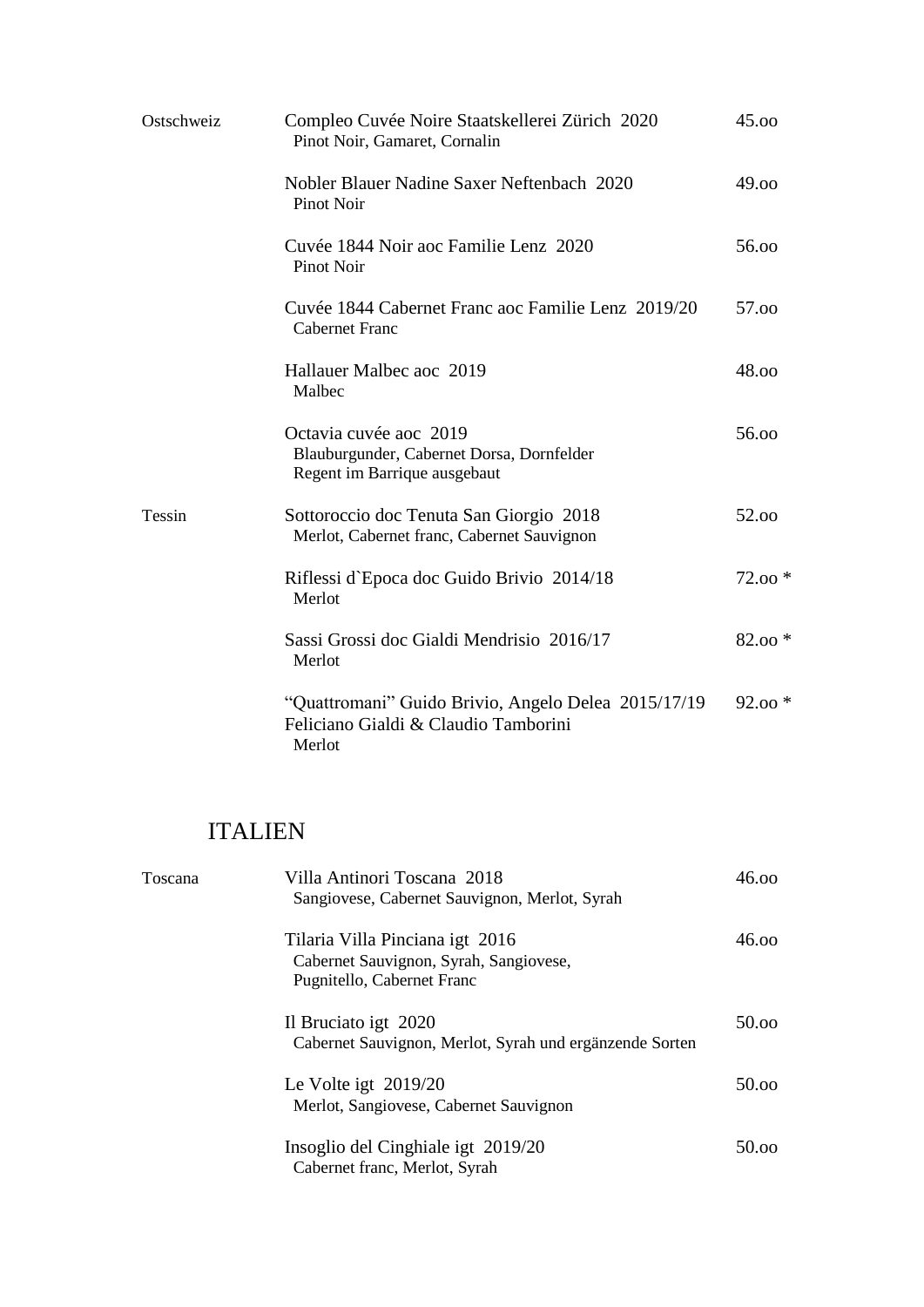| Toscana   | Il Margone Gran Selezione Chianti classico docg 2015<br>Sangiovese                                            | 79.00 |
|-----------|---------------------------------------------------------------------------------------------------------------|-------|
|           | Il Pino di Biserno igt 2018/19<br>Cabernet franc, Cabernet Sauvignon, Merlot, Petit Verdot                    | 79.00 |
|           | Adèo Bolgheri Rosso 2018<br>Cabernet Sauvignon, Merlot                                                        | 50.00 |
|           | Noi 4 Bolgheri doc Tenuta dei Sette Cieli 2018/19<br>Cabernet Sauvignon, Merlot, Petit Verdot, Cabernet Franc | 60.00 |
|           | Le Cupole Rosso Toscana igt 2019<br>Cabernet Franc, Merlot, Cabernet Sauvignon, Petit Verdot                  | 65.00 |
|           | Collazzi Toscana igt 2017<br>Cabernet Sauvignon, Cabernet Franc, Merlot, Petit Verdot                         | 75.00 |
|           | Le Serre Nuove dell'Ornellaia doc 2019<br>Merlot, Cabernet Sauvignon, Petit Verdot, Cabernet Franc            | 84.00 |
|           | Arnione Bolgheri doc Superiore 2015<br>Cabernet Franc, Cabernet Sauvignon, Merlot, Petit Verdot               | 88.00 |
|           | Magari Ca`Maracanda igt Angelo Gaja 2017<br>Merlot, Cabernet Sauvignon, Cabernet Franc                        | 90.00 |
| Lombardei | Barbariccia Valcalepio Rosso doc 2015<br>Cabernet Sauvignon, Merlot                                           | 68.00 |
| Kampanien | Gillo Dorfles Aglianico igp Paestum 2016<br>Aglianico                                                         | 93.00 |
| Apulien   | Senza Parole Primitivo Salento igt amabile 2020<br>Primitivo                                                  | 39.00 |
|           | Sessantanni doc Primitivo di Manduria 2017<br>Primitivo                                                       | 59.00 |
| Sardegna  | Barrua Isola dei Nuraghi igt 2017<br>Carignano, Cabernet Sauvignon, Merlot                                    | 60.00 |
|           | Terre Brune doc Carignano del Sulcis 2014<br>Carignano                                                        | 75.00 |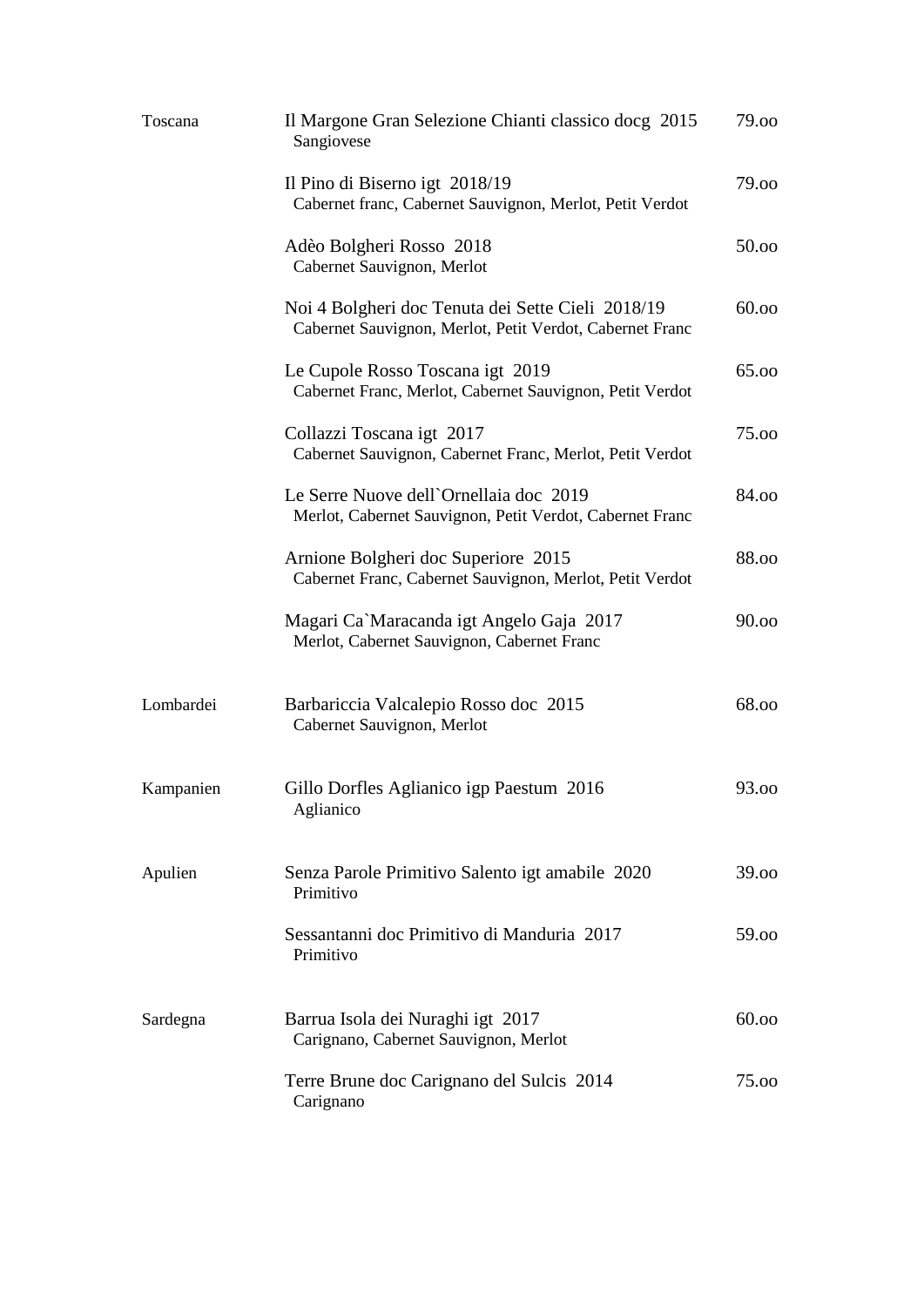| Piemont | Bricco Paradiso Barbera d'Asti Superiore docg 2018/19<br><b>Barbera</b>                                                | 52.00 |
|---------|------------------------------------------------------------------------------------------------------------------------|-------|
|         | Bricco dell'Uccellone Barbera d'Asti doc 2018<br><b>Barbera</b>                                                        | 82.00 |
|         | Sito Moresco Langhe dop Angelo Gaja 2016<br>Nebbiolo, Merlot, Cabernet Sauvignon                                       | 80.00 |
|         | Barolo Vigna Cannubi docg 2012<br>Nebbiolo                                                                             | 80.00 |
| Veneto  | Semonte Alto Valpolicella Ripasso doc 2018<br>Superiore Massimo Venturini<br>Corvina, Rondinella, Molinara, Croatina   | 47.00 |
|         | Venturini San Floriano doc 2015/16<br>Amarone della Valpolicella Classico<br>Corvina, Rondinella, Molinara             | 70.00 |
|         | Riserva di Costasera Masi doc 2013/15<br>Amarone della Valpolicella Classico<br>Corvina, Rondinella, Oseleta, Molinara | 75.00 |

### **ÖSTERREICH**

| Neusiedlersee | Grande Cuvée Salzl Seewinkelhof 2018<br>Cabernet Sauvignon, Merlot, Zweigelt | 47.00 |
|---------------|------------------------------------------------------------------------------|-------|
|               | Merlot Unplugged Hannes Reeh 2018<br>Merlot                                  | 57.00 |
|               | Rosenberg Markowitsch Carnuntum 2017<br>Zweigelt, Merlot, Blaufränkisch      | 75.00 |
|               | Schwarz Rot Johann Schwarz 2015<br>Zweigelt                                  | 90.00 |

#### PORTUGAL

| Setúbal | Periquita Reserva V.R. Peninsula de Setúbal 2017 | $46.00*$ |
|---------|--------------------------------------------------|----------|
|         | Touriga National, Touriga Francesa               |          |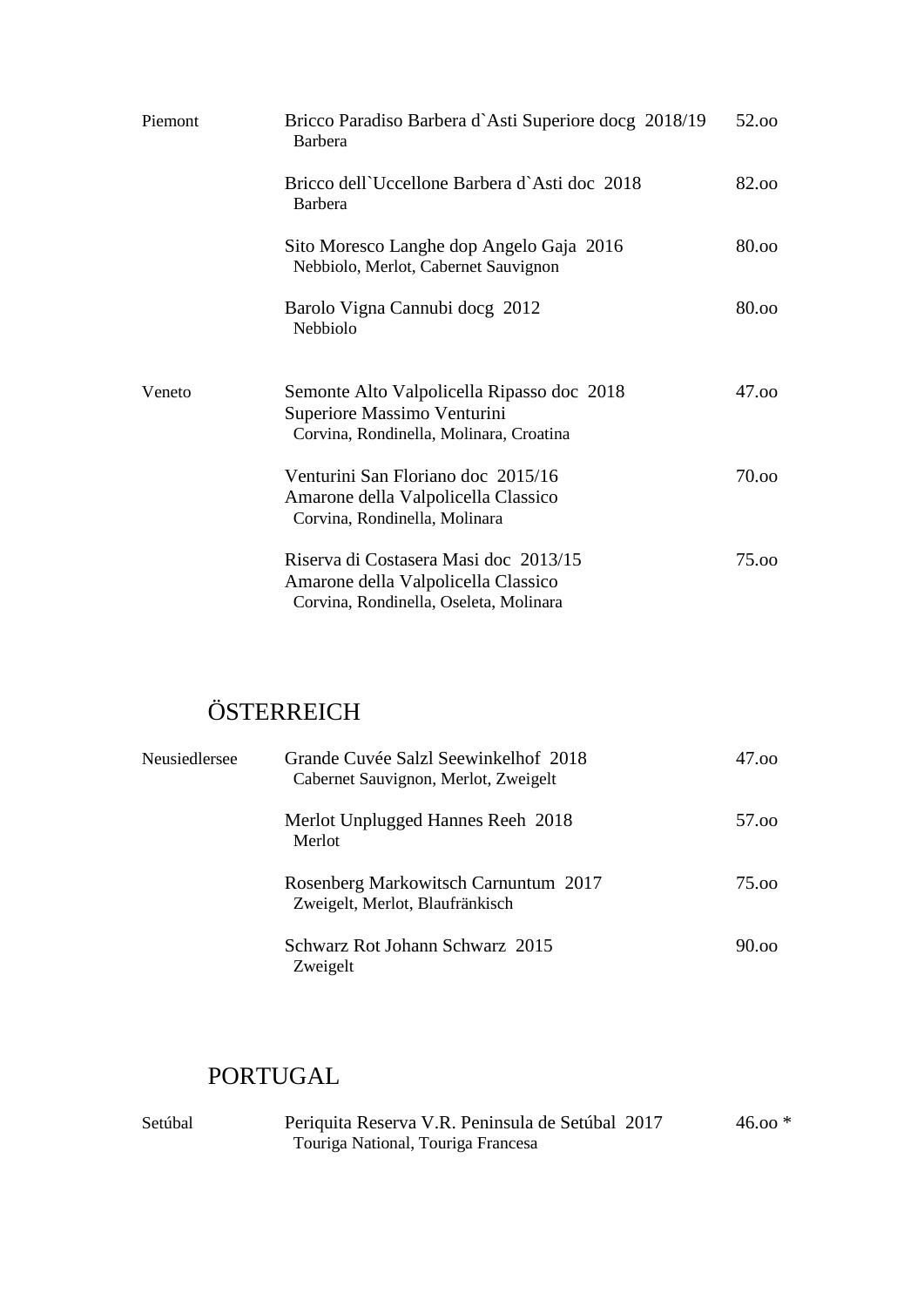#### SPANIEN

| Rioja            | Torre del Conde de Hervias doc 2015<br>Tempranillo                                                      | 60.00   |
|------------------|---------------------------------------------------------------------------------------------------------|---------|
| Mallorca         | Sio Bodegues Ribas 2018<br>Mantonegro, Syrah, Cabernet Sauvignon, Merlot                                | 63.00   |
| Priorat          | Les Terrasses Tinto Cosecha do 2017/19<br>Garnacha, Carinena, Cabernet Sauvignon, Syrah                 | 62.00   |
| Ribera del duero | Figuero 12 Crianza do 2018<br>Tempranillo                                                               | 53.00   |
|                  | Montecastro Reserva do 2017<br>Tinto Fino, Merlot, Cabernet Sauvignon, Garnacha                         | 57.00 * |
|                  | Aalto Tinto Cosecha do 2019<br>Tinto fino                                                               | 73.00   |
|                  | Hacienda Monasterio Tinto Crianza do 2018/19<br>Tempranillo, Cabernet Sauvignon, Merlot                 | 73.00   |
| Sardón de Duero  | Sardón Quinta Sardonia 2016<br>Malbec, Cabernet Sauvignon, Tinto Fino, Petit Verdot                     | 44.00   |
| Castilla y León  | Mauro Tinto Cosecha 2019<br>Tempranillo, Syrah                                                          | 73.00   |
| Catalunya        | Clos d'Agon Tinto Cosecha 2014/18<br>Syrah, Cabernet Franc, Cabernet Sauvignon,<br>Merlot, Petit Verdon | 75.00   |
| Toro             | Rodriguez & Sanzo do 2019<br>Tempranillo, im Whisky Barrel ausgebaut                                    | 62.00   |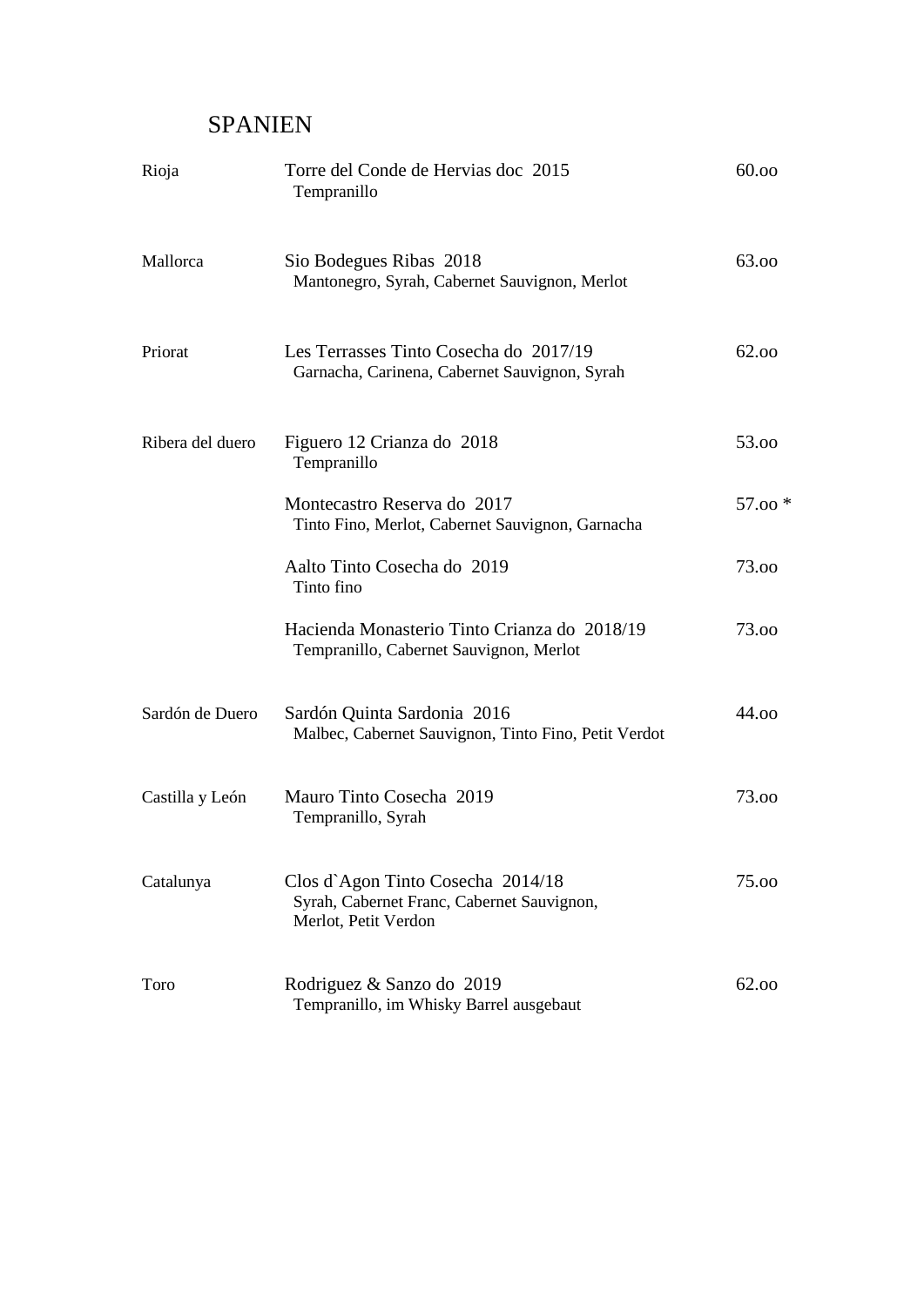### FRANKREICH

| Côtes-du-Rhône | Sécuret rouge Cuvée Garnacho 2018<br>Grenache, Syrah, Carignan, Counoise              | 50.00     |
|----------------|---------------------------------------------------------------------------------------|-----------|
| Haut-Médoc     | Château Sociando-Mallet aoc 2012<br>Cabernet Sauvignon, Merlot, Cabernet Franc        | $72.00*$  |
| Saint Estèphe  | Château Phélan Ségur ac 2015<br>Cabernet Sauvignon, Merlot, Cabernet Franc            | $77.00*$  |
| St. Emilion    | Château Fleur Cardinale ac 2015<br>Merlot, Cabernet Franc, Cabernet Sauvignon         | $88.00*$  |
| Pouillac       | Château Batailley ac 2016<br>Merlot, Cabernet Sauvignon, Cabernet Franc, Petit Verdot | $105.00*$ |

### SÜDAFRIKA

| Franschhoek | The Chocolate Block wo 2019                                  | 65.00 |
|-------------|--------------------------------------------------------------|-------|
|             | Syrah, Grenache noir, Cabernet Sauvignon, Cinsault, Viognier |       |

### AUSTRALIEN

| Südaustralien | Frank Potts Bleasdale Vineyards 2018<br>Cabernet Sauvignon, Merlot, Malbec, Cabernet Franc,<br>Petit Verdot | 56.00  |
|---------------|-------------------------------------------------------------------------------------------------------------|--------|
|               | Bin 389 Cabernet Shiraz Penfolds 2017<br>Shiraz, Cabernet Sauvignon                                         | 115.00 |

### ARGENTINIEN

| Malbec Cuvée Mo "Ojo de Agua" 2019<br>Dieter Meier Mendoza<br>Malbec, Cabernet Sauvignon, Merlot      | $45 \text{ on}$ |
|-------------------------------------------------------------------------------------------------------|-----------------|
| Ojo de Agua cuvée Spéciale 2019<br>Dieter Meier Mendoza<br>Malbec, Cabernet Sauvignon, Cabernet Franc | 56 oo           |
| 1884 Limited Production Malbec Mendoza 2015<br>Malbec                                                 |                 |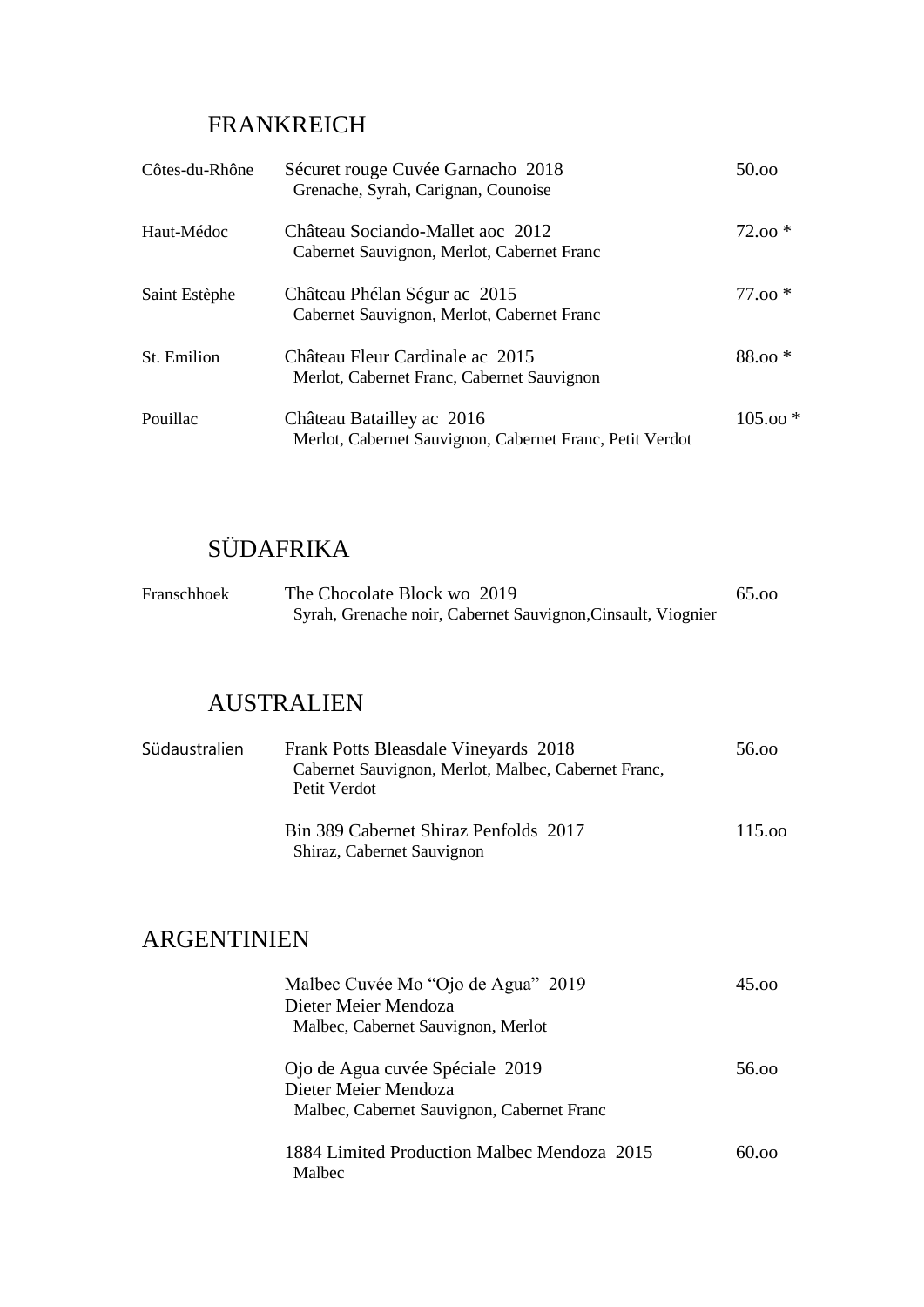### AMERIKA

| Zinfandel Artezin Hess Collection 2016<br>Zinfandel, Petite Syrah, Carignan                                    | 50.00    |
|----------------------------------------------------------------------------------------------------------------|----------|
| Six Eight Nine Napa Valley 2019<br>Merlot, Zinfandel, Petite Syrah, Syrah,<br>Cabernet Sauvignon, Petit Verdot | 47.00    |
| Cabernet Sauvignon "Hess Select" 2018<br>Cabernet Sauvignon                                                    | 50.00    |
| Intrinsic Columbia Valley 2014<br>Cabernet Sauvignon                                                           | $60.00*$ |
| Meiomi Pinot Noir 2017<br><b>Pinot Noir</b>                                                                    | $69.00*$ |
| Thorn Napa Valley 2017<br>Merlot                                                                               | 82.00    |
| The Hess Collection Mount Veeder 2016<br>Cabernet Sauvignon                                                    | 98.00    |
| Othello Napa Valley Christian Moueix 2016<br>Cabernet .Sauvignon, Petit Verdot                                 | 90.00    |
| Northstar Merlot Columbia Valley 2013<br>Merlot, Cabernet Sauvignon, Petit Verdot                              | 65.00    |

# Dessertwein

|                                                      | 1 dl | 3,75 dl |
|------------------------------------------------------|------|---------|
| Late Harvest Errazuriz Chile 2019<br>Sauvignon Blanc | 9.00 | 29.00   |

\_\_\_\_\_\_\_\_\_\_\_\_\_\_\_\_\_\_\_\_\_\_\_\_\_\_\_\_\_\_\_\_\_\_\_\_\_\_\_\_\_\_\_\_\_\_\_\_\_\_\_\_\_\_\_\_\_\_\_\_\_\_\_\_\_\_\_\_\_\_\_\_\_\_\_\_\_\_\_\_\_\_\_\_\_\_\_\_\_\_\_\_\_\_\_\_\_\_\_\_\_\_\_\_\_\_\_\_\_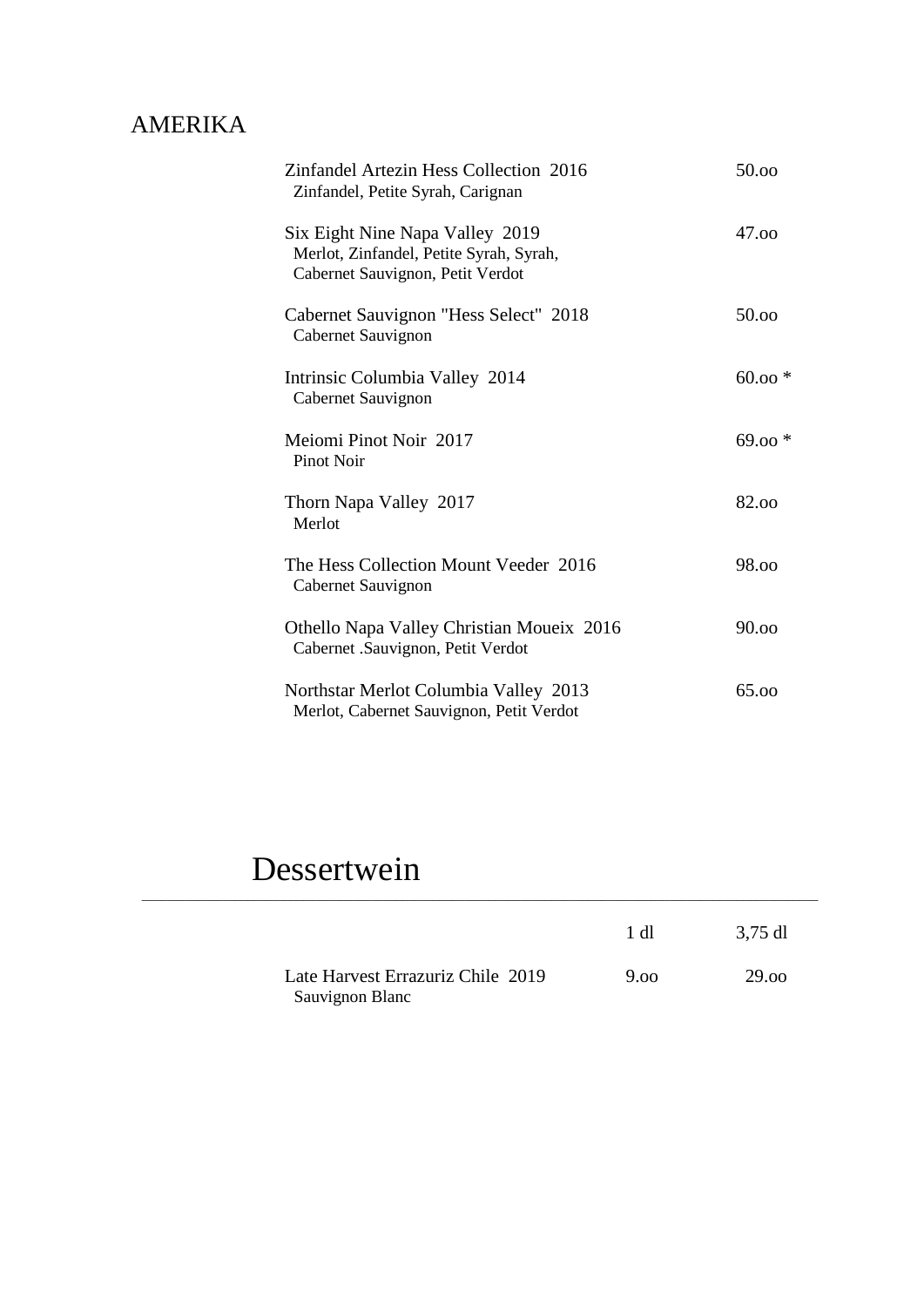# Magnum- Flaschen 1.5 lt

### ITALIEN

| Toscana | Insoglio del Cinghiale igt 2018<br>Cabernet franc, Merlot, Syrah                                      | 105.00    |
|---------|-------------------------------------------------------------------------------------------------------|-----------|
|         | Il Bruciato igt 2020<br>Cabernet Sauvignon, Merlot, Syrah, ergänzende Sorten                          | 105.00    |
|         | Le Serre Nuove dell'Ornellaia doc 2018/19<br>Merlot, Cabernet Sauvignon, Cabernet Franc, Petit Verdot | $175.00*$ |
| Piemont | Bricco dell'Uccellone Barbera d'Asti doc 2018<br><b>Barbera</b>                                       | 170.00    |

**\_\_\_\_\_\_\_\_\_\_\_\_\_\_\_\_\_\_\_\_\_\_\_\_\_\_\_\_\_\_\_\_\_\_\_\_\_\_\_\_\_\_\_\_\_\_\_\_\_\_\_\_\_\_\_\_\_\_\_\_\_\_\_\_\_\_\_\_\_\_\_\_\_\_\_\_\_\_\_\_\_\_\_\_\_\_\_\_\_\_\_\_\_\_\_\_\_\_\_\_\_\_\_\_\_\_\_\_\_**

### SPANIEN

| Rioja            | Noralba Ecologico Crianza doc 2016<br>Tempranillo, Graciano                                   | 85.00  |
|------------------|-----------------------------------------------------------------------------------------------|--------|
| Ribera del duero | Hacienda Monasterio Tinto Crianza do 2018<br>Tempranillo, Cabernet Sauvignon, Merlot, Malbec  | 150.00 |
|                  | Aalto Tinto Cosecha do 2018/19<br>Tinto fino                                                  | 150.00 |
| Priorato         | Les Terrasses Tinto Cosecha do 2015/16<br>Garnacha, Carinena, Cabernet Sauvignon, wenig Syrah | 130.00 |
| Castilla y leon  | Mauro Tinto Cosecha 2018/19<br>Tempranillo, Syrah                                             | 150.00 |